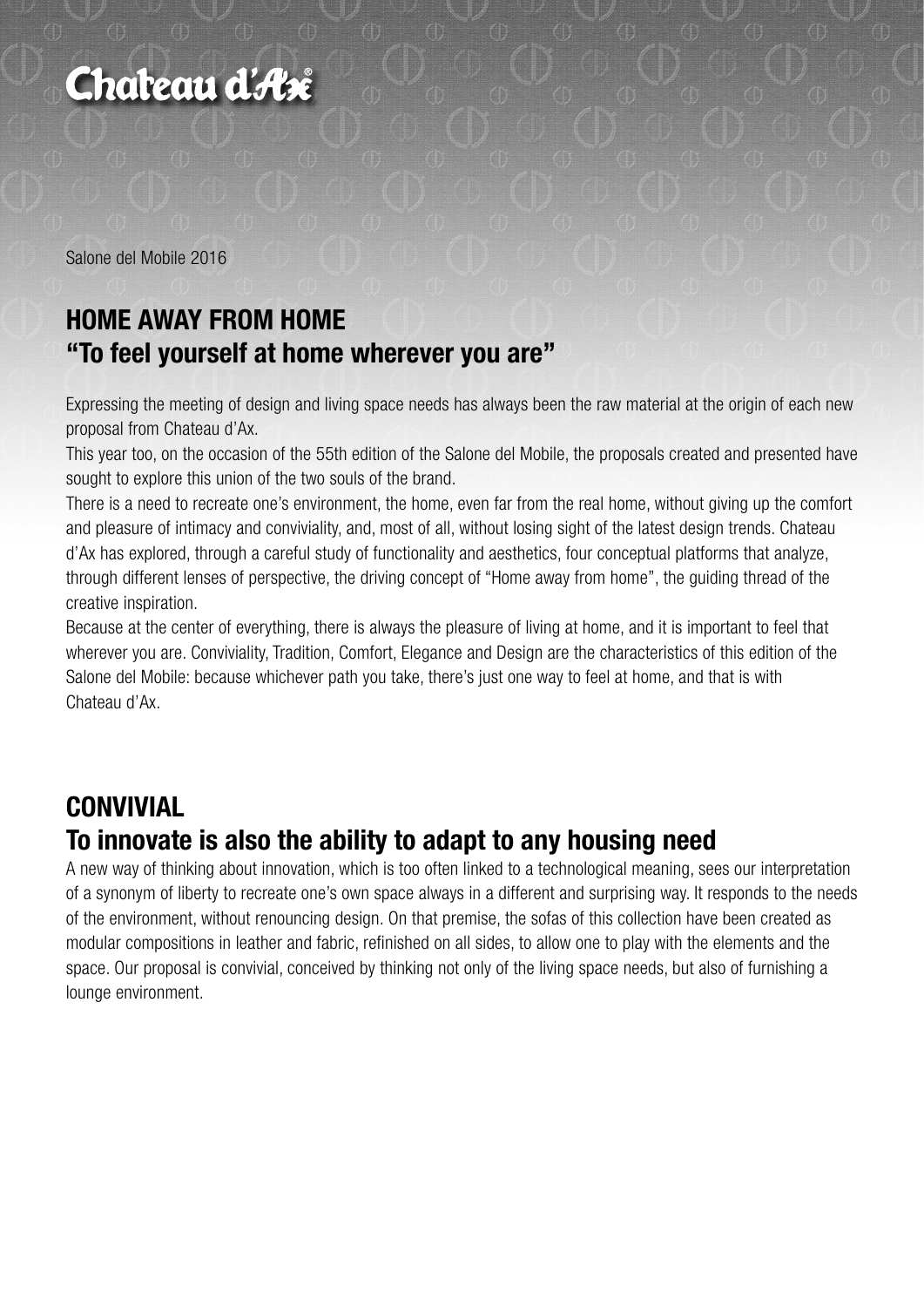# Chateau d'Ase

# **INSTITUTIONAL Skills synonymous with experience**

There are details that can come only from knowing hands of those with a strong manufacturing tradition behind them, that can guarantee a superior quality product, made, most of all with experience. Expressing quality through a product has been the inspiration that gave life to the INSTITUTIONAL collection.

The softness of the leather, the artisanal pleating, refined details like the border outline and the shell form, these are the fine points of a product that expresses excellence with its feeling and appearance. Only experience gained over decades can inspire a design that is an ambassador of style and Made in Italy: that tells the story of the art of artisanal craftsmanship through skills, creativity, attention to details and the charm of timeless forms.

# **RELAX The comfort that we call sofa**

The beating heart of every home has always been comfort. You can give up many things, but never the comfort of your own nest. Guaranteeing the pleasure of a comfortable seat and natural embrace of aesthetics has been the main objective of this studio, without compromises in style. Relaxation is all this and more, it is sensorial pleasure and careful aesthetics, it is softness and modernity. Here every detail has been conceived to ensure absolute comfort with maximum attention to design. The modern aesthetic of the feet and bases in metal mix perfectly with the pleasure of the seat, further emphasizing the relaxation mechanism.

#### **ELEGANCE The balance between proportions, details and simplicity**

The Italian design takes form and becomes pure excellence. To attract attention, to be impactful and to have class does not require excesses. For this we wanted to express the highest level of aesthetic beauty without ostentation, but through the search for beauty. This collection is the extreme synthesis of Italian style in every detail: lightness of the forms, open bases, clean and linear structures, metal feet and attention to and care for every detail. This is how welcoming becomes a moment of pleasure, the banner of a more refined modernity.